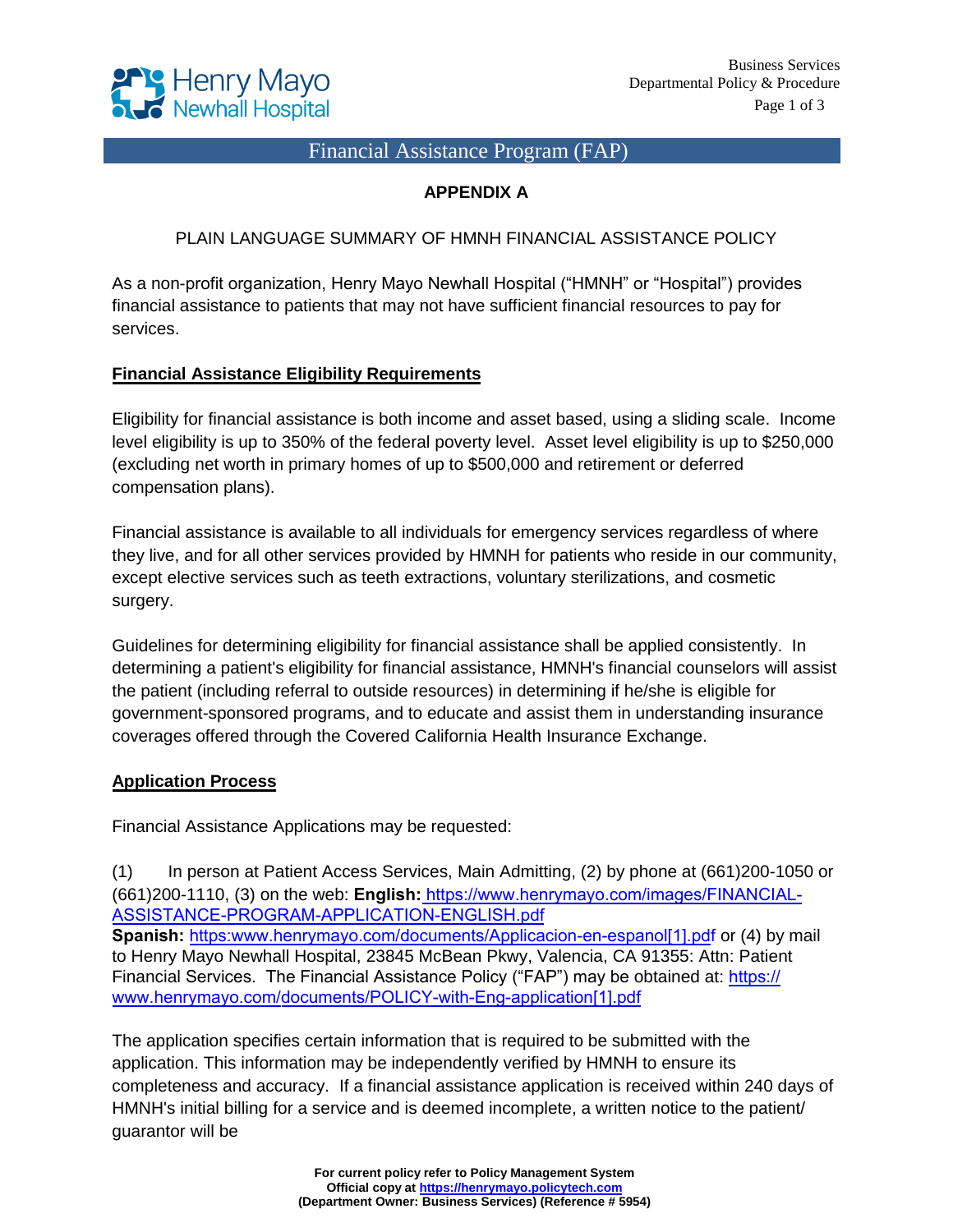

# Financial Assistance Program (FAP)

sent within 15 days of receipt of the incomplete application requesting the missing information be returned within 30 days of the date of the notice. Notice of approval or denial of an application shall generally be sent to the patient within 30 days of receipt of application.

Approval of financial assistance will be denied if Medicaid or other health and welfare eligibility application is refused by the patient, if HMNH reasonably believes that the patient could qualify. In addition, the patient is expected to cooperate with HMNH in reviewing affordable insurance coverage options offered through Covered California Health Insurance Exchange. If the patient chooses not to purchase insurance coverage through the Covered California Health Insurance Exchange and does not qualify for Medicaid, then the patient will be required to submit a Financial Assistance Application Form. Assignment to HMNH of all insurance payments, including liability settlements, is required up to the amount of gross charges on a patient's bill.

Denials of financial assistance may be appealed. Appeals must include an appeal letter from the patient or party with financial responsibility requesting re-evaluation. The appeal must also include any supporting documents that may prove inability to pay that were not part of the initial consideration. Appeals will be referred and reviewed by the Director of Patient Financial Services within thirty (30) days of being received. If the Director of patient Financial Services feels additional input is needed in making a determination, the Chief Financial Officer will be asked to review and assist with the determination.

### **Period that Approved Financial Assistance Will Be Provided**

Once a patient has been approved for financial assistance, the patient will be deemed to have approval for services rendered by HMNH for six months subsequent to initial approval date, except as follows:

• There is a change in financial status. After six months, the patient will be required to reapply for financial assistance, and the appropriate verifications of information will need to be made.

• In HMNH's reasonable estimation, patient can afford to purchase insurance coverage through the Covered California Health Insurance Exchange and the period for which such coverage can be obtained is less than six months from the time financial assistance is granted by HMNH, only the timeframe that is non-covered will be approved.

If a patient is granted financial assistance on a portion of their bill, and the patient subsequently does not pay their remaining portion of the bill, HMNH will not reverse the amount of financial assistance granted.